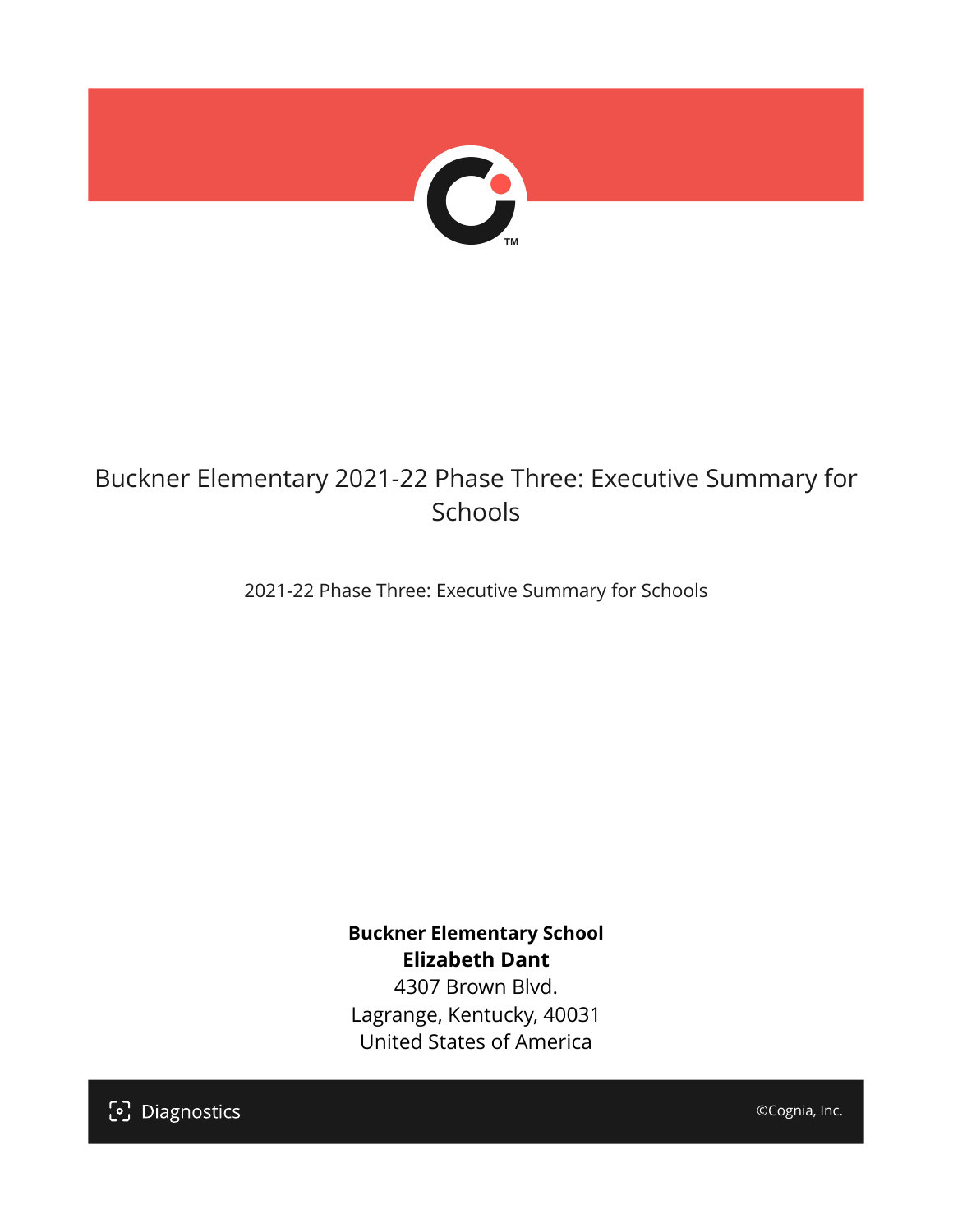2021-22 Phase Three: Executive Summary for Schools - Buckner Elementary 2021-22 Phase Three: Executive Summary for Schools - Generated on 12/20/2021 Buckner Elementary School

#### **Table of Contents**

[3](#page-2-0) [2021-22 Phase Three: Executive Summary for Schools](#page-2-0)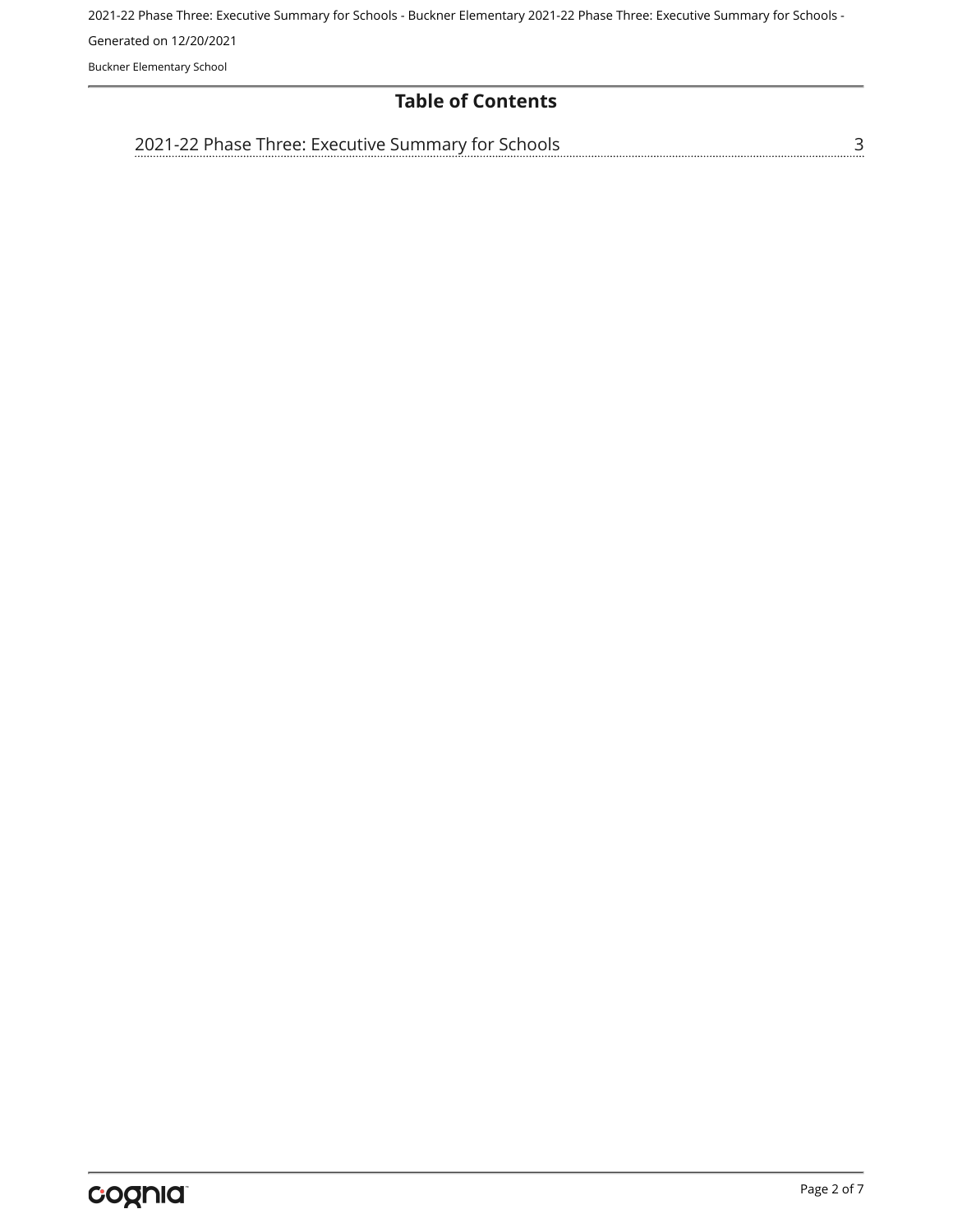2021-22 Phase Three: Executive Summary for Schools - Buckner Elementary 2021-22 Phase Three: Executive Summary for Schools - Generated on 12/20/2021 Buckner Elementary School

### <span id="page-2-0"></span>**2021-22 Phase Three: Executive Summary for Schools**

Description of the School

Describe the school's size, community/communities, location, and changes it has experienced in the last three years. Include demographic information about the students, staff, and community at large. What unique features and challenges are associated with the community/communities the school serves?

Buckner Elementary School is in a suburban setting in Oldham County, serving a middle to upper class community. Most parents are college graduates and expect their children to graduate from college one day. Within this middle-upper class community, there is a small population of families that have a low socio-economic income. In 2021-2022, Buckner demographics were 89% of the student population is Caucasian, less than 1 % is African American, 4% Hispanic, and 4% other ethnicities. Percentages of students qualifying for free and reduced lunch program and qualifying with a disability are as follows: 13% qualified for free & reduced lunch ) and 14% qualified for a specific learning disability. 1.3%of the student population qualifies for the Limited English Program and approximately 8% of students receive services in the school's G.A.T.E.S. program (Gifted and Talented Education Services). Buckner has an average annual mobility rate of 1.5%. The school is nestled in the heart of Buckner, as a part of a campus comprised of the district's Preschool, Buckner Elementary School, Oldham County Middle School, Oldham County High School, and Buckner Alternative High School. Surrounding the campus is a suburban community made up of neighborhoods where houses range from \$70,000 to \$700,000. Oldham County is predominantly Caucasian, with 5% minority (African American and Hispanic.) The median income for an Oldham County household is \$99,000. Classroom configurations consist of straight grades, K-5, with all day kindergarten. Special education services consist of full-time selfcontained, resource, and collaboration. Inclusion is encouraged per individual education plans according to the least restrictive environment. Buckner has 6 teachers for learning/behavior disorders and one teacher for hearing impairments who services students in both resource and collaboration settings, 2 speech pathologists and two full-time teachers who teach students with moderate/severe disabilities in self-contained classrooms. Buckner has 41 full-time (in person) certified teachers, 30 regular classroom teachers, 11 special education teachers, four related arts specialists (full-time art, music, STEM and PE), a literacy coach, a full-time math interventionist, a full-time guidance counselor, full-time library media specialist, assistant principal and principal. In addition, Buckner employs two parttime certified staff members who provide daytime Extended School Services. One hundred percent (100%) of Buckner's teachers are highly qualified according to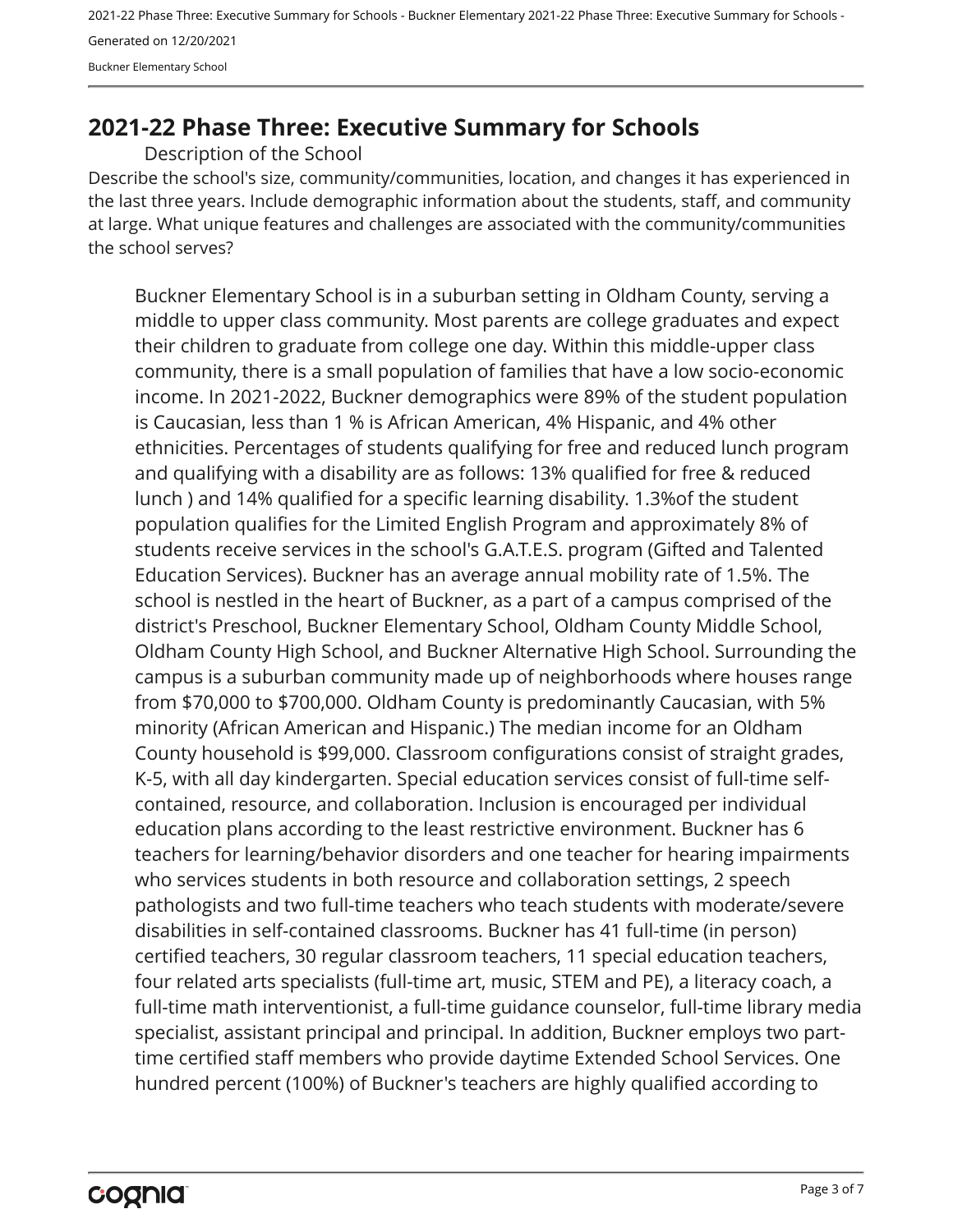2021-22 Phase Three: Executive Summary for Schools - Buckner Elementary 2021-22 Phase Three: Executive Summary for Schools - Generated on 12/20/2021

Buckner Elementary School

Educational Professional Standards Board criteria. 23% of teachers hold National Board Certification.

#### School's Purpose

Provide the school's purpose statement and ancillary content such as mission, vision, values, and/ or beliefs. Describe how the school embodies its purpose through its program offerings and expectations for students.

The main purpose of Buckner Elementary School is to Build as a team, Enthusiastically motivated, Academically outstanding, Responsible and respectful, Students in a secure and nurturing environment (BEARS). In striving to reach every student at his or her readiness level,teachers and staff realize that learning starts with them, as they continually seek to improve their own instructional knowledge of research based best practices in order to design, implement, and analyze instruction. Through collaboration between regular classroom teachers,special education teachers, administration, and support staff, the professional culture of the school is one of support and laser-like focus on what is best for students. Buckner has a very systematic approach in place for addressing students with additional learning needs. A MTSS process is soundly in place as PLC teams meet weekly to discuss student progress and share strategies for students in Tier I and Tier II. The School Academic Team and the Behavior Intervention Team meets monthly to review progress of students in Tier III, to monitor academic and behavioral growth of students in the intervention process and to make recommendations for revisions to action plans when progress is not made. Classroom teachers are responsible for providing Tier 2 interventions, on a regular basis (3 or more times a week) for students in their classrooms.. Additional interventions are provided by classroom teachers in an after school ESS program, a part-time, daytime ESS provider, two part-time early primary intervention teachers, a full time intervention teacher and a Math Recovery teacher. For students who are accelerated, our gifted talented coordinator provides pull-out services. In addition, a district level support person provides additional pull-out services, monthly with students who are formally identified for gifted and talented as well as students who have been identified for the Primary Talent Pool. Students are cluster grouped in classrooms and instruction is differentiated to meet their learning needs. Flexible grouping and tiered assignments are common strategies used in the classroom instruction. Special education is primarily delivered through various co-teaching models and teachers continually develop and revise IEPs to match the needs of students with disabilities and are seen as in-house experts as they formally and informally collaborate with regular classroom teachers and related arts teachers to discuss learning strategies. Special education teachers are meeting every eight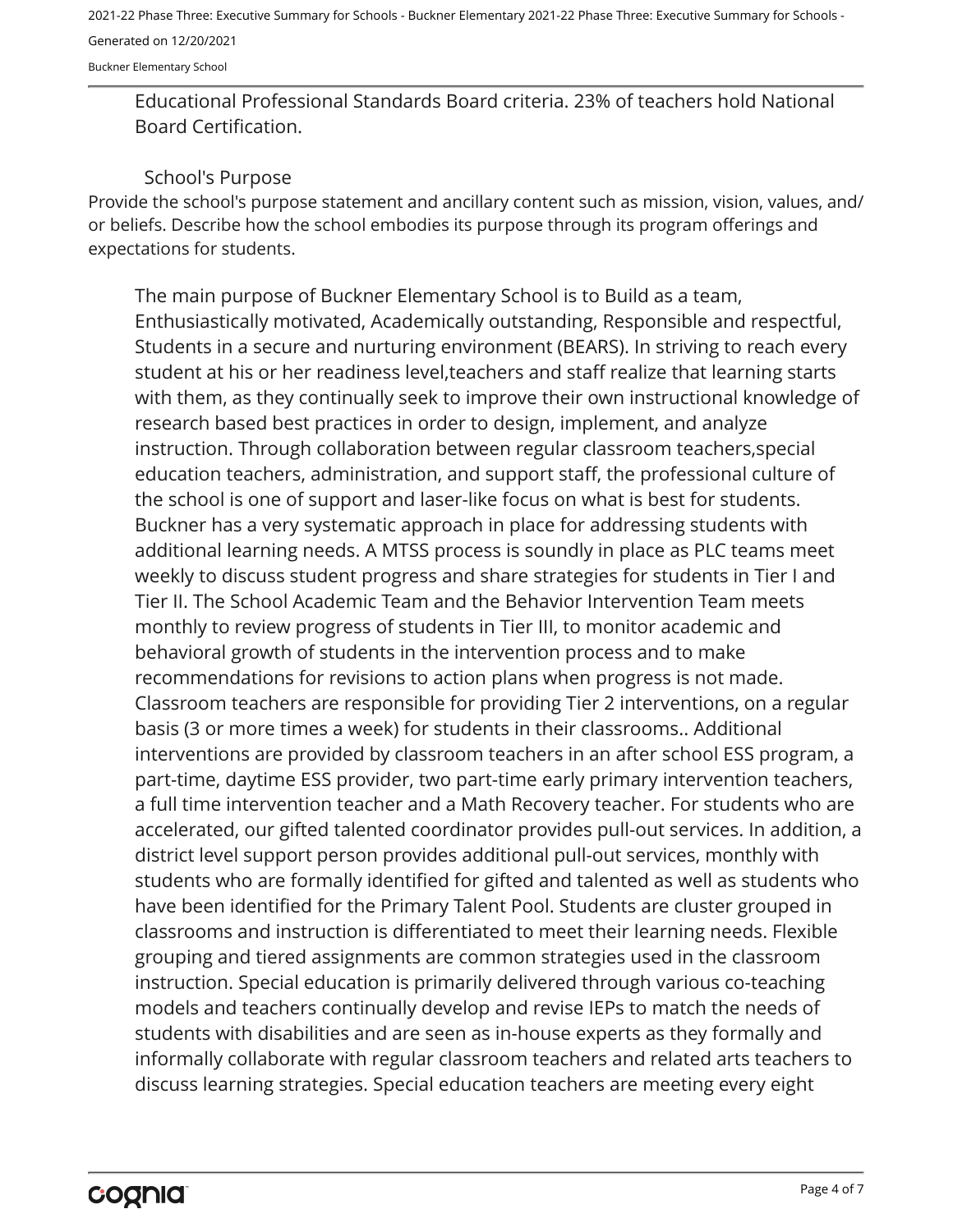2021-22 Phase Three: Executive Summary for Schools - Buckner Elementary 2021-22 Phase Three: Executive Summary for Schools - Generated on 12/20/2021

Buckner Elementary School

weeks to analyze the growth of special needs students and to ensure the schedule is maximizing the learning time of each student.

Describe the school's notable achievements and areas of improvement in the last three years. Additionally, describe areas for improvement that the school is striving to achieve in the next three years. Notable Achievements and Areas of Improvement

In the area of writing, our students scored 65% proficient and distinguished despite a pandemic. This is an increase from 2019 when we only scored 52% proficient and distinguished and we were in school for the full year. We are also making improvements in reading over the past several months. In the 2021 school year our Fall Reading MAP projects that we will have 57.2% Proficient and Distinguished on the KPREP which would be a 9% increase from this past year. 49% of our kindergarten students are rated high at 80% or above according to the MAP. According to the Fall Reading MAP for 4th graders they are projected to have 22% novice which is a reduction from 43% novice on the spring KPREP. In the area of math 13.8% of our students were novice in math in the spring of 2021 as compared to 26% in reading. 20.4% of our students were distinguished in math Our 4th graders outperformed the district's 4th graders with 62% P and D. According to the Fall MAP Math projections, we are projected to have 57% proficient and distinguished students. According to the Fall MAP math we are projected to still have 16% novice in 4th grade which would be a novice reduction from the previous year when the 3rd graders were 18% novice. According to the Fall MAP math 45% of our kindergarten students are in the high category 80% or higher. In the next three years, Buckner's primary focus will be on continuous improvement in both reading and math core programs while closing the achievement gap of our students with disabilities. Our overall proficiency in both reading and math and the deficits in our students with disabilities were impacted greatly by this pandemic and will be at the focus of much of our school improvement plan.

#### Additional Information

**CSI/TSI Schools (including ATSI) Only:** Describe the procedures used to create the school's improvement plan and briefly state the specific efforts to address the causes of low student performance and resource inequities.

#### N/A

#### Additional Information

Provide any additional information you would like to share with the public and community that were not prompted in the previous sections.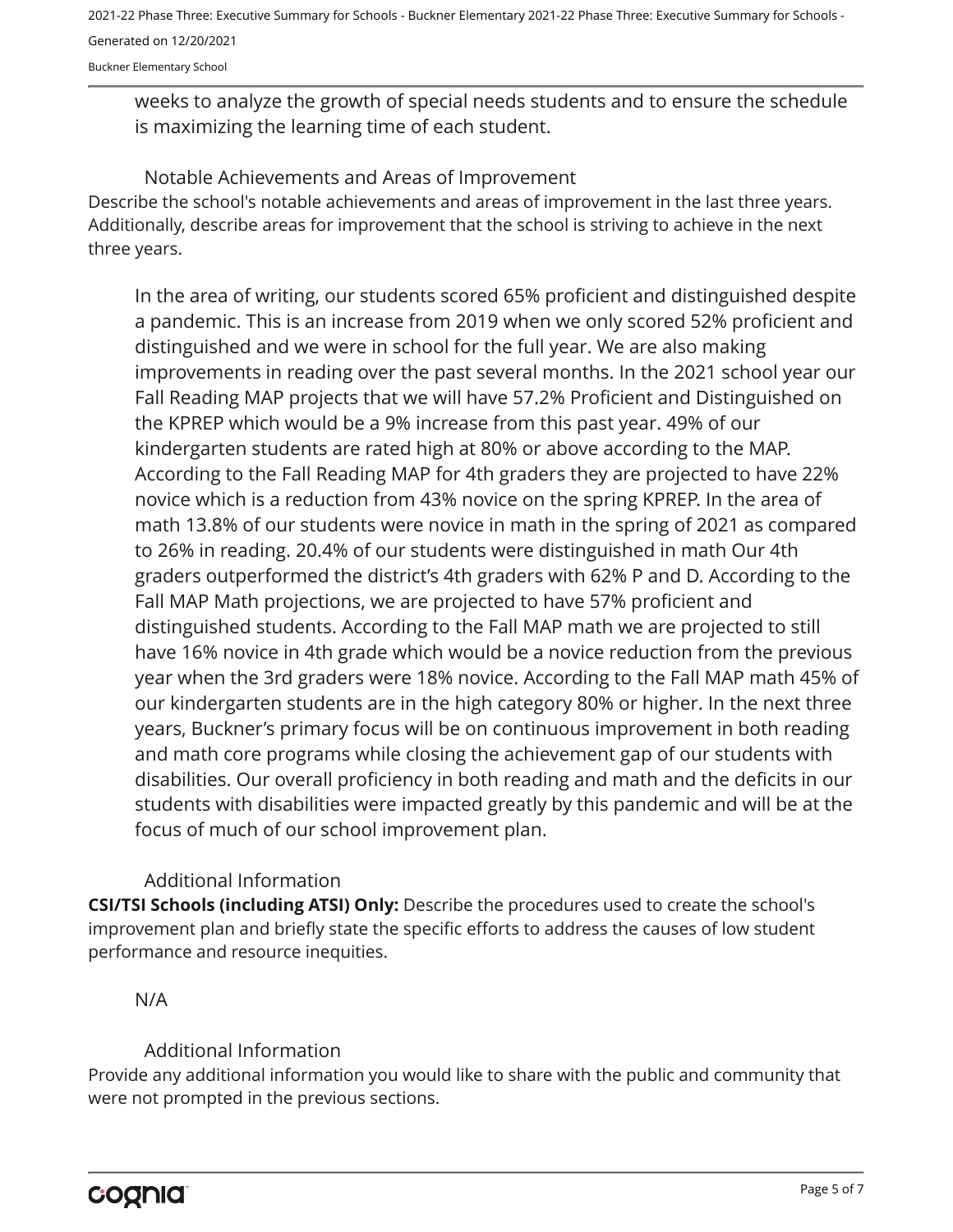2021-22 Phase Three: Executive Summary for Schools - Buckner Elementary 2021-22 Phase Three: Executive Summary for Schools -

Generated on 12/20/2021

Buckner Elementary School